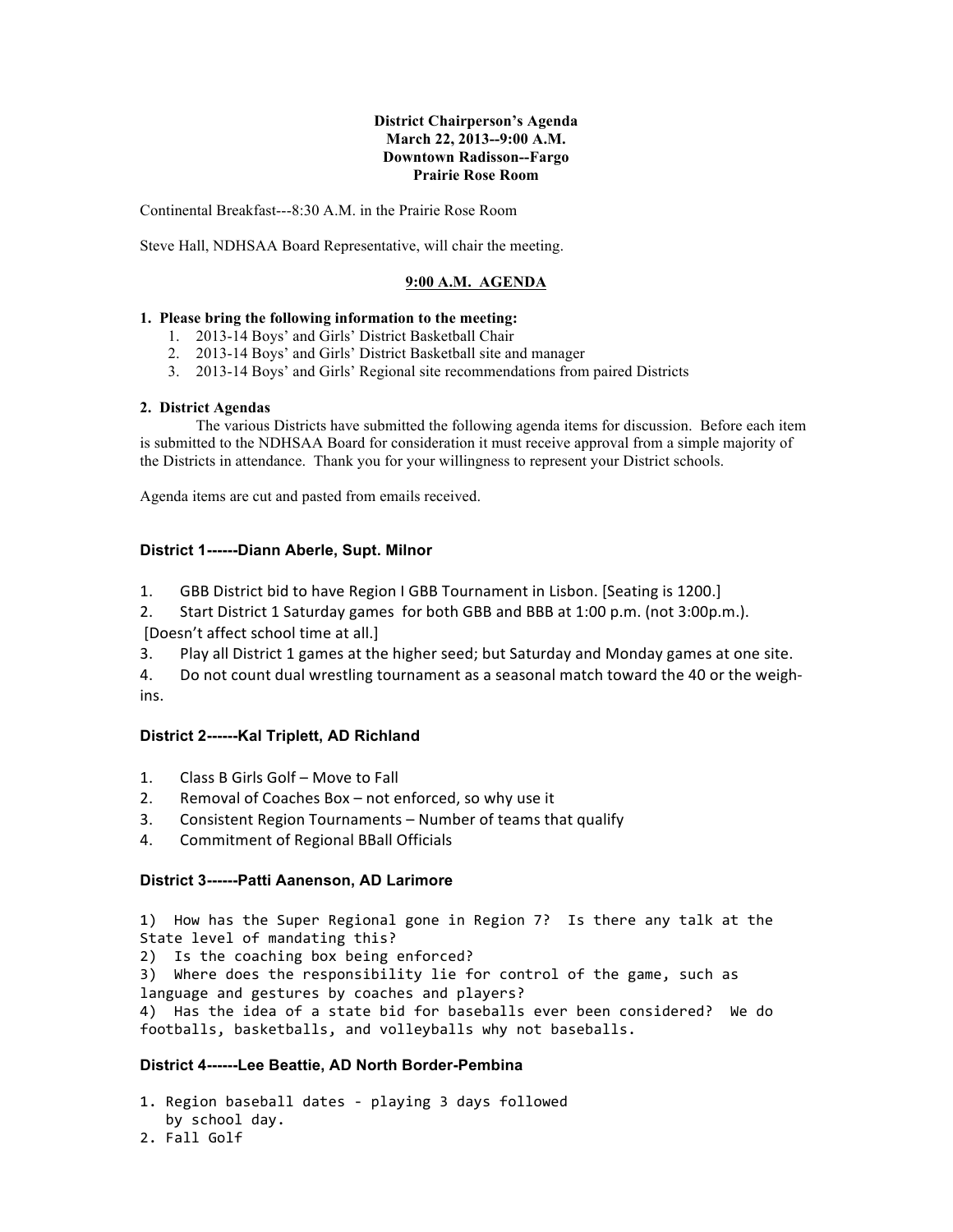## **District 5------Derrick Bopp, Prin/AD Kulm**

### **District 6------Monty Mayer, AD Kidder County**

1) Super regional for wrestling: split north and south. 2) Broadcasting of games: what are other schools doing?

#### **District 7------Karla Michaelson, AD Carrington**

1. Regional Track meet held on a Friday instead of Saturday (weather)

2. Subvarsity and JH basketball tournaments held in 1 day (3 games), hour between games

#### **District 8------Randy Loing, Prin/AD Rolla**

1- Both BBB and GBB coaches would like to see the results (just totals, not individual school votes) of the voting for region tournament referees. 2- Wrestling Region is against a 2 Region wrestling plan.

#### **District 9------Brian Nieuwsma, AD Flasher**

1.Winter Sports Seasons

a. Switch boys/girls seasons around, look at the numbers for girls basketball and see if they have gone up since the switch of seasons b. If there isn't a switch of seasons we would like to propose permanent sites for GBB & BBB state tournaments, this has been done before with fb & track. Proposed sites for boys basketball would be Minot and girls basketball in Bismarck.

2. Officials

a.What is the rotation for regional officials? We propose that they do no more than 2 consecutive years in a row.

b.What is the selection process for how officials are selected to do regionals, this needs to be put in writing as to how the process works. c. Concerns with officials honoring contracts, anything we can do about this? We would like to pass this concern on to the officials association. d. Mercy Rule

e. Training, what education is out there for officials with 3 man crews.

### **District 10-----Brandt Dick, Supt. Underwood**

1) We would like to see the Boys Class B Tournament be the last tournament, switch with GBB. We would like to know have the numbers in Girls BB improved for participation with the current switch? Rationale, we would like to see the Boys Class B Tournament be in Bismarck.

2) If the switch cannot happen, District 10 would like to pick a permanent site for the Class B Boys and Girls State BB tournament like the NDHSAA does for Track and Hockey. We would like to see Minot be the Class B Boys State Tournament Site, and Bismarck be the Class B Girls State Tournament Site. 

3) As we move forward, would like to see a different fee schedule for varsity refs when doing thee man crews as compared to two man crews. Feel that some refs are refusing two man crews because it is easier to ref with three man crews, and with pay the same, no incentive to do two man crews.

4) Like to see refs limited to working the same Regional BB tournament to two consecutive years. 

5) Have other parts of the state had struggles with refs breaking contracts? What options do schools have if this happens?

6) Large Group Music Festival discussion.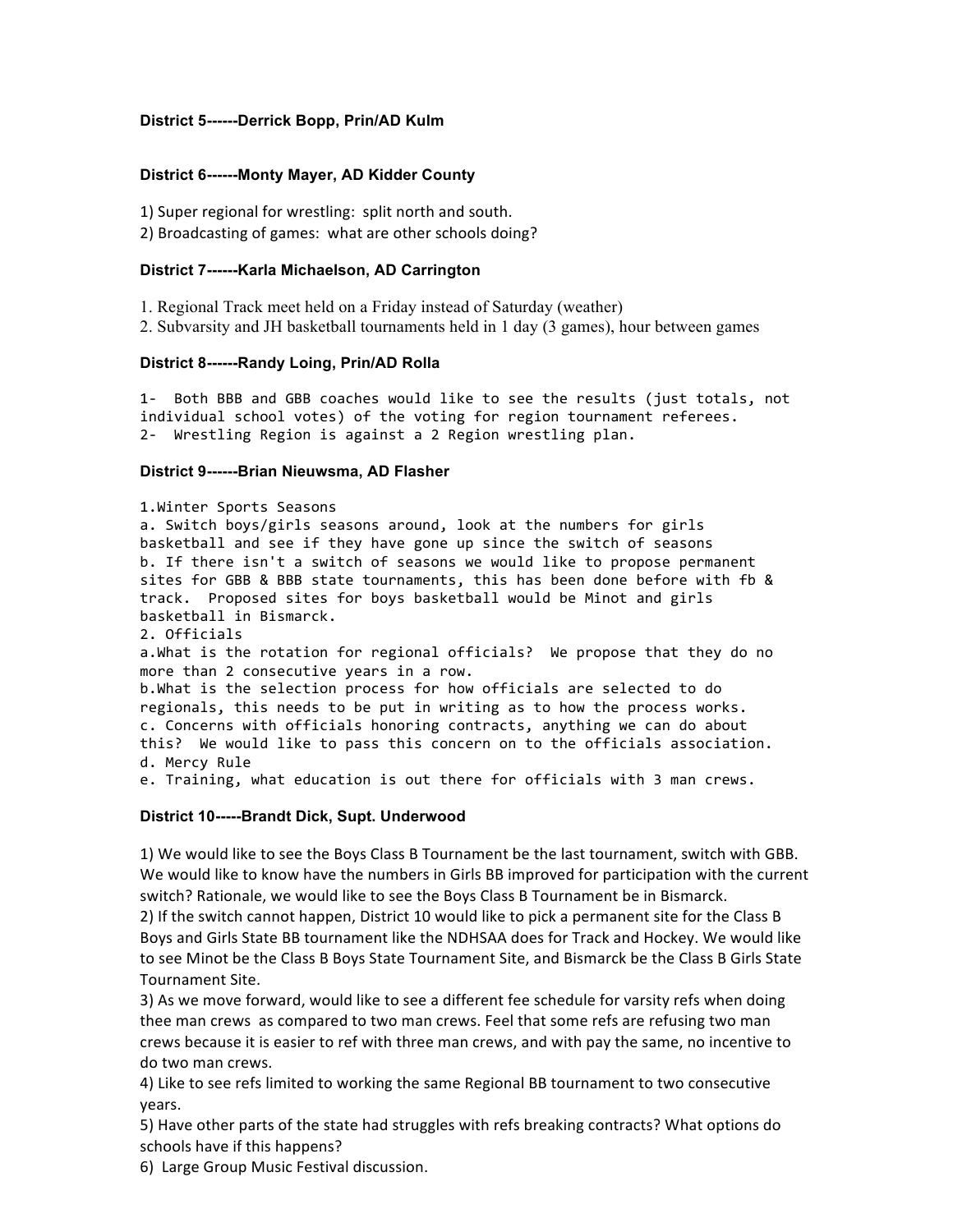#### **District 11-----Bob Beaudrie, Prin/AD Newburg**

.

A. FT Rule - Switching the rule so players can go on release of shot. B. Switching back seasons - preferably GBB in fall; at the least - GBB starting earlier in winter. C. Region Tournament in Dome for Region 6 D. Flopping on block/charges - Need to be consistent and make calls. Lots of no calls on flops. E. Mercy rule?

#### **District 12-----Robert Thom, Prin/AD Kenmare**

1. Switching boys and girls bb seasons.

- 2. Clarification on coaching certification.
- 3. Requiring district bb tournament officials to attend a day camp.

#### **District 13-----Brandt Gaugler, Prin/AD Beach**

1. Remove the 50 or more/less enrollment rule from Junior High By-Laws. Rationale - due to low participation numbers, we need more flexibility in running our junior high programs. 2. Support a 2 Region State Wrestling plan in Class B Wrestling -East and West. Rationale - fewer wrestling numbers creating non competitive regional/state tournaments. Region 4 Wrestling 2013 - 14 weight classes (top 4 wrestlers qualify for state in each weight class) ---2 weight classes with 4 wrestlers (all qualify for state) (6 of 8 wrestlers in these 2 weights with losing records) ---9 weight classes with 5 wrestlers (36 of 45 qualify for state) (9 of 36 wrestlers in these weights to state w/losing records) ---2 weight classes with 6 wrestlers ---1 weight class with 7 wrestlers ---sending 19 of 56 wrestlers (34%) to state with losing records  $3-12$ ,  $2-14$ ,  $5-24$ ,  $6-14$ ,  $2-16$ ,  $4-13$ ,  $5-26$ ,  $5-12$  records. Question the competition levels at early rounds of state tournament. 3. Recommend seeding top 4 teams at State B Volleyball, Girls Basketball, & Boys Basketball Tournaments. Participating coaches vote, coaches cannot vote for own team, after top seeds selected remaining teams drawn in. Rationale - current tournament format often allows for top seeds facing off in opening rounds which diminishes the chance of the two best teams meeting in the state championship game. 4. District 13 not in favor of switching GBB & BBB seasons 5. District 13 is interested in discussing the idea of a Super State B in Basketball. We currently have no proposals but wondering if there is interest from other districts.